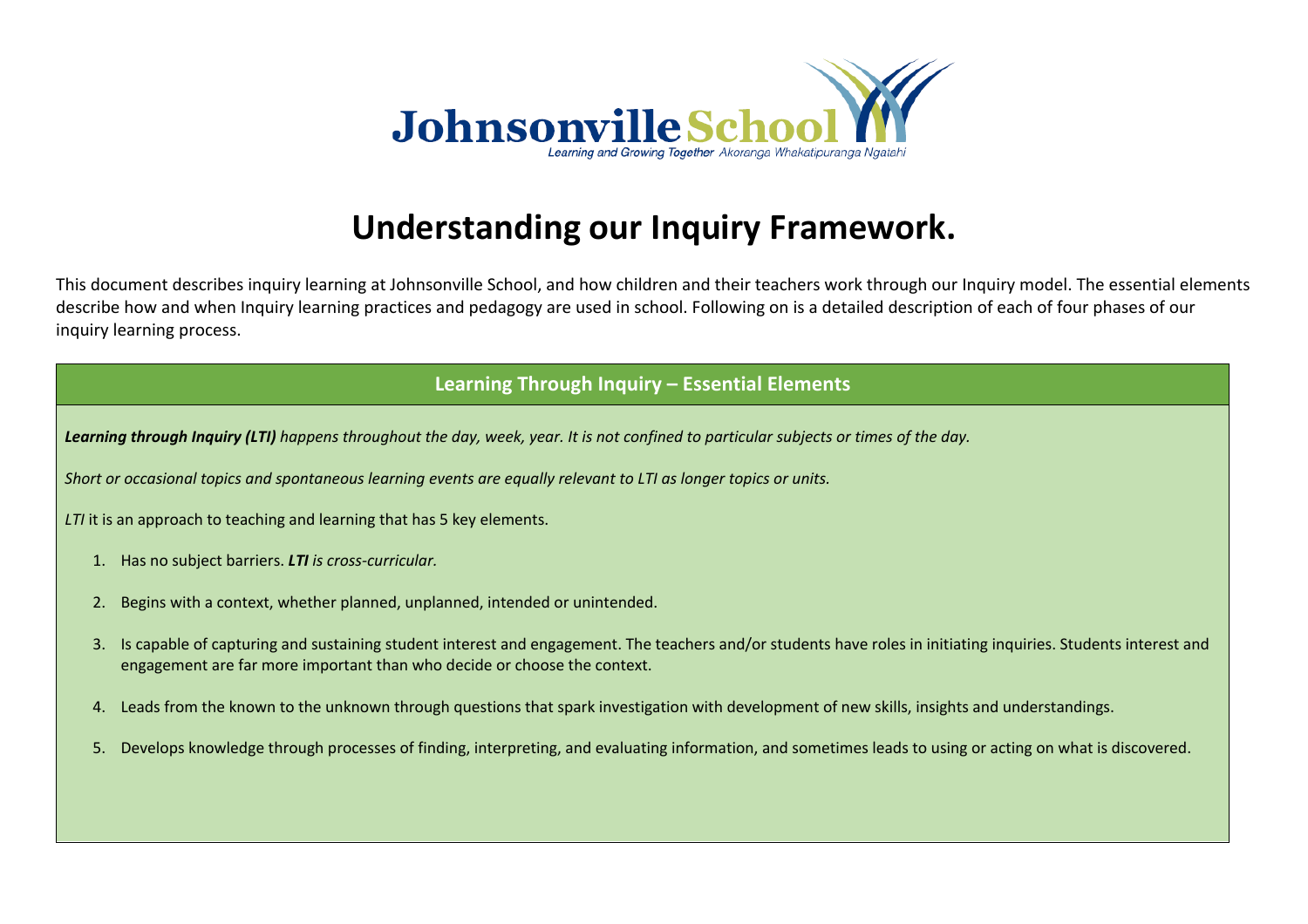| <b>Phase</b>                                                                 | <b>Across all</b><br>phases                                                                                                           | During this phase the students:                                                                                                                                                                                                                                         | How we support learning (including questions)                                                                                                                                                                      |
|------------------------------------------------------------------------------|---------------------------------------------------------------------------------------------------------------------------------------|-------------------------------------------------------------------------------------------------------------------------------------------------------------------------------------------------------------------------------------------------------------------------|--------------------------------------------------------------------------------------------------------------------------------------------------------------------------------------------------------------------|
| Make a start<br>Think about it<br>Talk about it<br>Wonder about it<br>Engage | <b>Question</b>                                                                                                                       | Engage in and gather prior knowledge<br>Are immersed in the topic<br>Develop questions                                                                                                                                                                                  | What does this task require me to know and do?<br>What do I/we already know?<br>What do I/we want to know about this topic?<br>What questions will we try to answer?<br>What could an answer be?                   |
| <b>Find out</b><br>Ask<br>Search<br>Investigate<br>Gather info               | and<br>reflect<br>Capture and<br>harness<br>curiosity as it<br>arises                                                                 | Learn where and how to search or investigate for<br>information or knowledge<br>Learn how to organise and manage the process of<br>finding out<br>Gather information to address key questions<br>Learn how to record information gathered using a<br>variety of methods | What kinds of resources might help?<br>Where do I/we find them?<br>How do we access sources of information?<br>How do I know if the information is valid?                                                          |
| <b>Make</b><br><b>Meaning</b><br>Examine<br>Understand<br>Evaluate           | Strengthen<br>understand of<br>inquiry learning<br>processes<br>through<br>guided, self and<br>peer reflection<br>Deepen<br>knowledge | Organise, analyse and critically consider information<br>gathered.<br>Comprehend - make meaning of the information<br>gathered<br>Reveal new thinking and deeper understanding<br>Answer questions<br>Review and revise early thinking                                  | What information is relevant to my/our questions?<br>What parts support my/our answer(s)?<br>How does it relate to what else I/we know?<br>What parts do not support my/our answer(s)?<br>What is my new learning? |
| <b>Share</b><br>Communicate<br>Present<br>Use                                | through<br>prompting or<br>posing<br>questions.                                                                                       | Share new learning<br>Identify avenues for action and application of<br>findings<br>Use new learning<br>Make positive difference where applicable                                                                                                                       | Who is my/our audience?<br>What are my/our main point(s)?<br>What is important?<br>How does it connect?<br>How do I/we use media to express my message?<br>How can I use my/our new learning?                      |